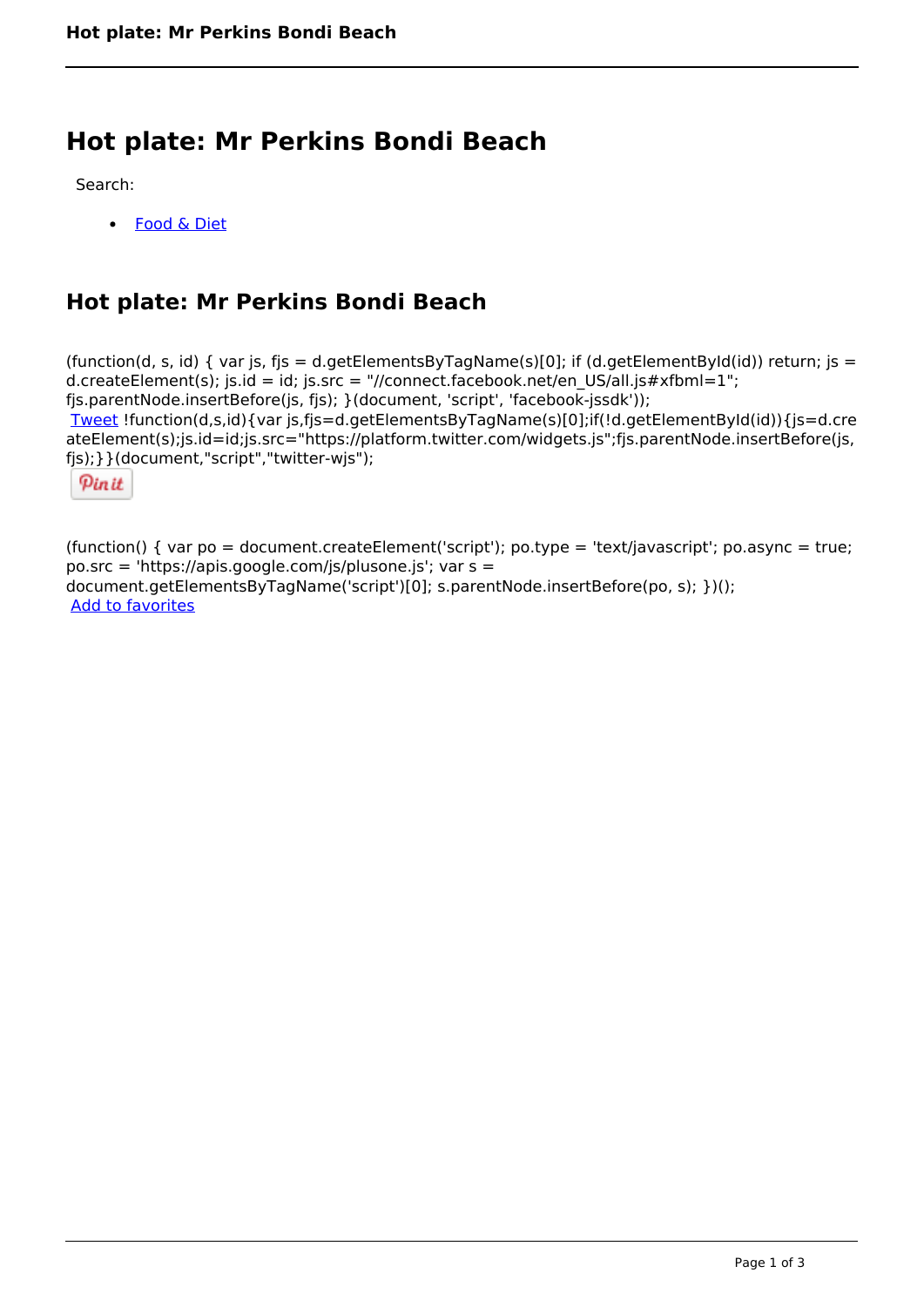

Rate this recipe

0 people are cooking this [Count me in](https://www.naturalhealthmag.com.au/flag/flag/favorites/2438?destination=printpdf%2F2438&token=9aee570db3e7ad0a06892e3bb5064bc0)

Roasted cauliflower soup, bone broth 'coffee' and a smoothie bar: sounds like yet another soon-to-be hot spot for Bondi's cool kids. But Mr Perkins is more than just another hipster hang-out in Sydney's most famous beachside suburb. We chat to co-owner Candice Miller about bringing her 'slow-cooked fast food' philosophy to the eastern suburbs

#### **You've already seen a positive reaction to Mr Perkins since opening in October. Can you tell us about the focus of the business?**

If I were to summarise it, it would be healthy fast food but made from scratch. So, on-site we've got a commercial kitchen, we've got chefs and we've got a nutritionist who helps develop and design our products.

### **Why soup? I hear you were inspired by your overseas travels.**

Years ago my brother and I would often talk about having a soup place because we just love soup. We grew up in Canberra with a cold climate, and it's just not something that is heavily featured in Australia. You don't find too many great soup places, so that's sort of where it all began. I spent a couple of years in Europe and London, and have also been to the States a couple of times. Christopher [my brother and business partner] has been to the States more than I have, and he would often say 'we've got to do this soup thing because it's a big deal over in the States'. So definitely that was part of the inspiration, but the main inspiration behind it is that we just love soup. We grew up with soup, Mum's a great soup cook and it's very difficult to find great soup here.